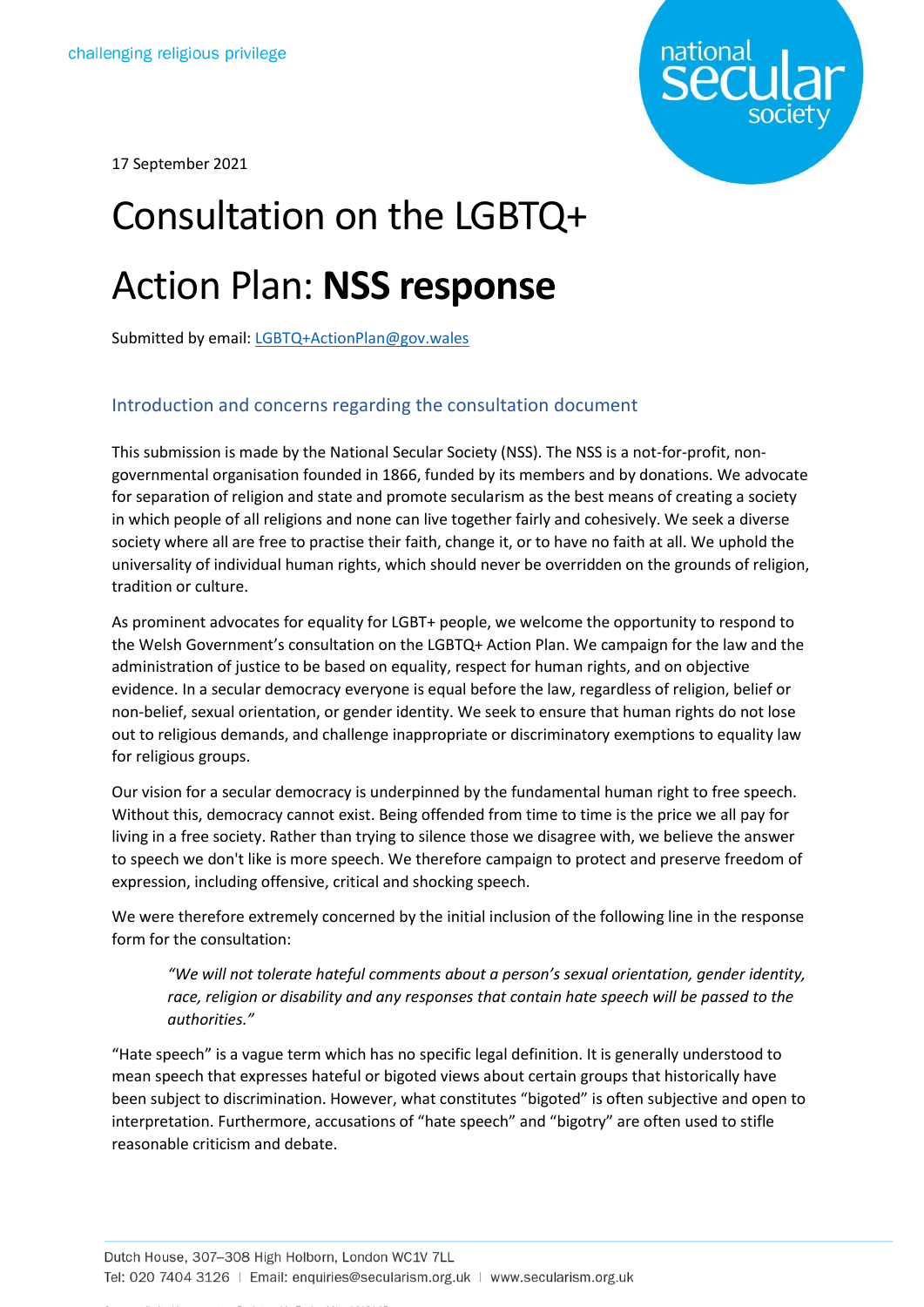In such a context, we fear the threat to pass "responses that contain hate speech to the authorities" is deeply anti-democratic in that it risks deterring people from engaging in the consultation process and freely expressing their views.

Maximising engagement with interested parties improves the quality of policy-making by bringing together a broad range of perspectives and identifying unintended effects and practical problems.

We were glad to see that the government altered this wording after we expressed our concerns. However, we think the inclusion of the sentence "Please ensure that any response you make to the consultation is lawful" is still unnecessarily heavy-handed and may cause those who are anxious about expressing certain views to self-censor.

**We therefore urge you to refrain from directly or indirectly threatening to report respondents to the authorities in all future consultations, to avoid any possible chilling of free speech around potentially contentious areas of public policy.**

**Question 1**: Do you think the Action Plan will increase equality for LGBTQ+ people and what do you think the priorities should be?

**Question 2:** Do you agree with the overarching aims? What would you add or take away in relation the overarching aims?

**Question 3:** Do you agree with the proposed actions? What would you add or take away in relation the actions?

We would like to answer all three of the above questions together by commenting on the action points under each of the headings in the Action Plan.

#### Comments on 'Overarching Aims'

We have some concerns about the following action point:

*"We will help to challenge heteronormative and cisnormative assumptions and will require public bodies to appropriately identify and record LGBTQ+ identities at the point of access."*

We are concerned that, if not implemented with sensitivity and discretion, this may put pressure on people to disclose their sexual orientation or gender identity, even if they wish this to remain private to them or if they are still unsure about their orientation or identity. No-one should feel pressured or coerced into revealing their sexual orientation or gender identity unless absolutely necessary.

#### Comments on 'Human Rights and Recognition'

We welcome the Welsh Government's commitment to tackle so-called 'conversion therapy'. We note that all reputable medical and psychological experts agree that 'conversion therapy' is ineffective, inherently homophobic, harmful and unethical. All societies throughout the world should work towards ending the practice.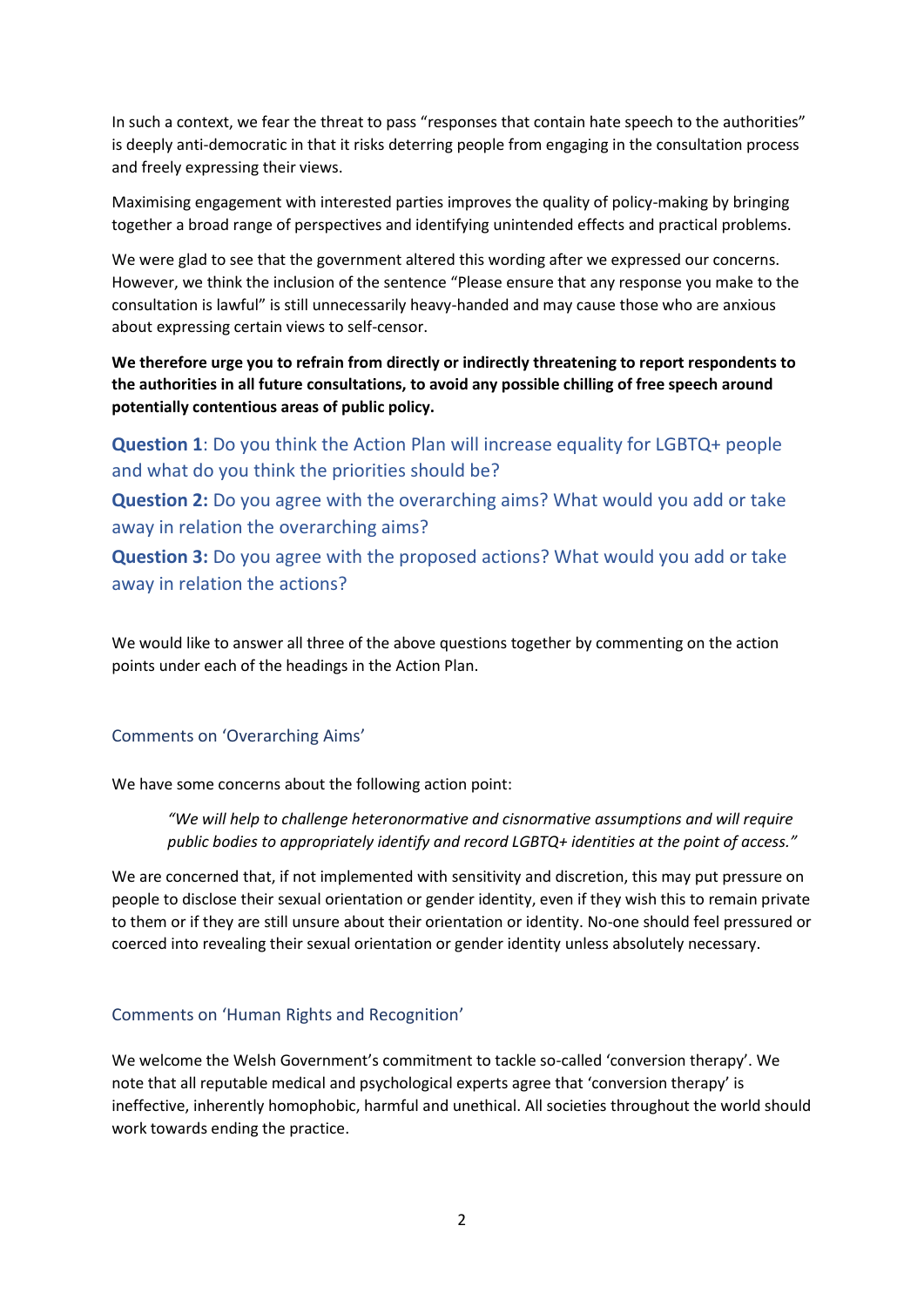We recognise that what is considered 'conversion therapy' can be broad and often difficult to define. The LGBTQ+ Action Plan does not set out a definition of the practice.

We make the following recommendations to end conversion therapy:

**#1 Formulate a working definition of 'conversion therapy'**: The Welsh Government should not draft legislation on conversion therapy without agreeing upon a clear definition. We recognise that what is considered 'conversion therapy' can be broad and often difficult to define. The LGBTQ+ Action Plan does not set out a definition of the practice.

Without a clear definition of what the Welsh Government considers 'conversion therapy' for the purposes of legislation, it will be extremely difficult to formulate clear, effective and balanced law. We encourage the Welsh Government to work closely with experts in the field of psychology and psychotherapy, as well as legal experts in relevant fields, to develop such a definition.

**#2 Legislate against forced conversion therapy**: Any attempts to coerce a person into activities that meet the Government's definition of 'conversion therapy' should be prohibited by law. This should be extended to a complete ban on 'conversion therapy' on individuals under 18, even if those individuals profess to be participating voluntarily, in recognition of the particular vulnerabilities of minors to manipulation by adults. This would be similar to laws passed in other countries, including Germany and Canada.

**#3 Enable those harmed by conversion therapy to seek proper redress**: Victims who can demonstrate they suffered physical or psychological harm by attempts to change their sexuality should be able to seek compensation. There should be no religious exemptions.

**#4 Make it a criminal offence for any healthcare professional to practise, promote or make a referral for conversion therapy**: We are disturbed by findings published in 2009 in BMC Psychiatry that over 200 accredited mental health professionals had offered some form of conversion therapy, with 35 per cent of patients referred to them for treatment by GPs and 40 per cent treated inside an NHS practice.<sup>1</sup>

Such referrals and "treatment" by medical professionals, even more so if within the NHS, are likely to be accepted by the individuals as being in their best interests and the young and/or vulnerable may feel powerless to resist it. There also needs to be a formal investigation into this, regulations made to prohibit it, enforcement mechanisms introduced, and appropriate disciplinary action taken against those involved both professionally and, where appropriate, in the NHS. Those practitioners acting in this way are likely to be highly motivated, often by their faith, and prevention measures need to be robust.

The vast majority of medical professionals agree that conversion therapy is pseudoscience – and harmful pseudoscience at that. Like any other pseudoscience it has no place in medicine. Therefore, the law should protect individuals from being harmed by techniques practiced or promoted by an accredited 'professional', or someone else who claims the technique is grounded in science and medicine. Any accredited professional who practices, promotes or refers an individual for conversion therapy should lose that accreditation.

**#5 Improve education among health professionals about conversion therapy**: BMC Psychiatry's survey revealed considerable ignorance about sexual orientation and confused medical ethics

<sup>1</sup> <https://link.springer.com/content/pdf/10.1186/1471-244X-9-11.pdf>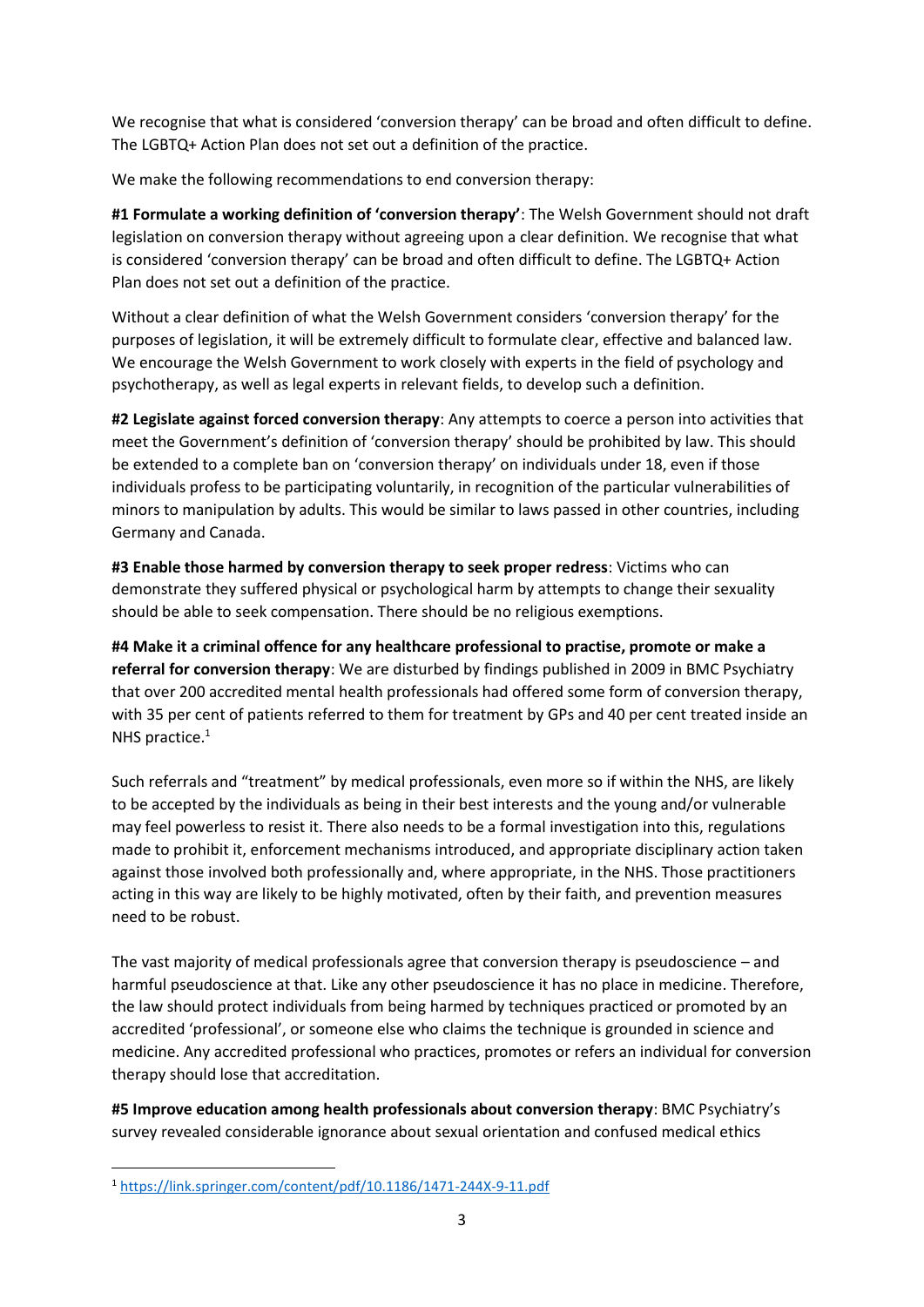among mental health care professionals who had offered conversion therapy. Some believed samesex sexual activity was inherently wrong or posed greater risks to health than opposite-sex sexual activity. Others thought that clients' views of shame or distress caused by same-sex attraction should be addressed by attempting to 'cure' the same-sex attraction, rather than reassuring the client that same-sex attraction should not be a source of shame or distress. Others expressed the view that clients who came from religious or cultural backgrounds where homosexuality is taboo should be assisted in 'curing' feelings of same-sex attraction in order to fit the ideals and norms of that religion or culture.

All of these views are misguided and go against modern-day ideas of mental health ethics. Greater education and awareness-building may be necessary throughout the field of mental health to ensure no practitioners bring such views into their work.

**#6 Prevent any organisation that promotes conversion therapy from becoming a registered charity and remove the charitable status of any organisation that promotes conversion therapy**: We are extremely concerned that many of the organisations that have promoted, or are currently promoting, forms of 'conversion therapy' are registered charities. We note that Mountain of Fire and Miracles (MFM) and Winners Chapel, two religious organisations that have practiced conversion therapy<sup>2</sup>, have branches registered as charities by the Charity Commission for England & Wales. MFM has a Cardiff branch, and Winners Chapel's website suggests it may be considering establishing a branch in Cardiff in the future.

We think no organisation promoting these harmful practices should be eligible for charity status, with all the tax exemptions, gift aid and other benefits charitable status entails, because charities are supposed to benefit the public and not cause harm. Charities that do promote conversion therapy should lose their charitable status and be removed from the charities register. This is similar to legislation in the Netherlands, where organisations offering conversion therapy are not eligible for subsidies.

We note that many of the charities promoting conversion therapy, including all those named in this response, are registered under the charitable purpose of "the advancement of religion". We suspect this helps them to register with less scrutiny. We think removing "the advancement of religion" as a charitable purpose would help ensure harmful religious organisations cannot attain registered charity status; religious organisations that do provide a genuine public benefit can easily register under a different charitable purpose. More information about this can be found in our 2019 report on religious charities:<https://www.secularism.org.uk/charities/charity-report.html>

**#7 Work to end demand for conversion therapy:** We think the best way to end conversion therapy is to end the demand, by working towards a society that treats LGBT+ people as equals and challenging those institutions, including religious institutions, that espouse homophobic views. This should include preventing any organisations that actively promote homophobia from becoming registered charities, and gaining both the tax benefits and veneer of respectability that this status entails (see our comments on 'Home and Communities'). It should also include ensuring all schools, regardless of any religious ethos they may have, provide an LGBT+ inclusive education (see our comments on 'Education').

<sup>2</sup> More details: [https://www.secularism.org.uk/opinion/2020/05/how-charity-law-props-up-gay-conversion](https://www.secularism.org.uk/opinion/2020/05/how-charity-law-props-up-gay-conversion-therapy)[therapy](https://www.secularism.org.uk/opinion/2020/05/how-charity-law-props-up-gay-conversion-therapy)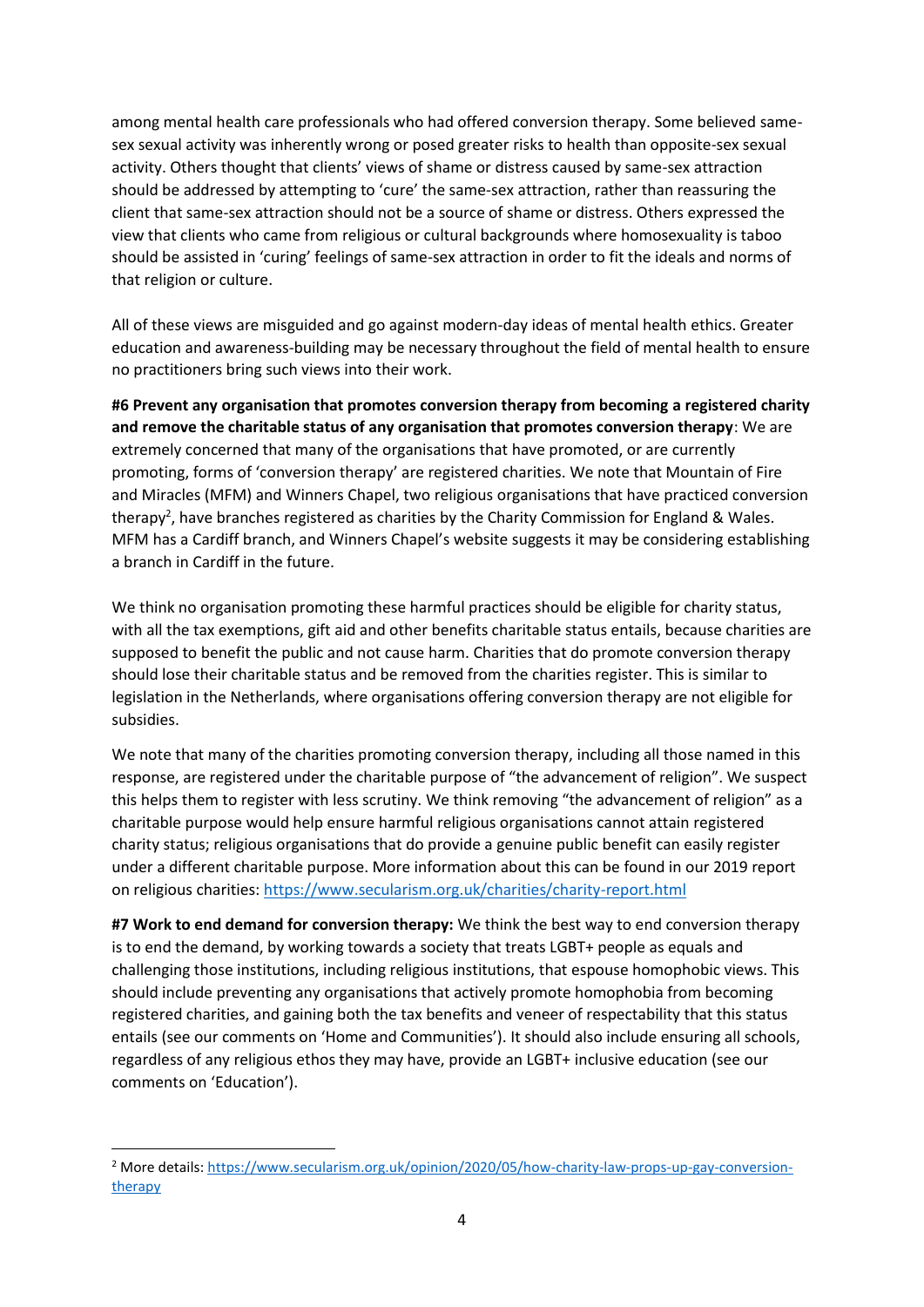## Comments on 'Ensuring LGBTQ+ People's Safety'

We welcome the Welsh Government's proposals to work with Police and Crime Commissioners and Chief Constables to ensure LGBT+ people's safety. However, the following action point caused us some concern:

#### *15. Work with the tech companies and media platforms to tackle hate crime and misinformation.*

An over-zealous approach to tackling online hate could potentially lead to over-censorship. A careful balance must be struck between protecting LGBT+ people from real danger, such as direct incitement to violence, and protecting the right to free expression.

## Comments on 'Home and Communities'

We particularly welcome the action points concerned with making it easier for people facing persecution on the grounds of being LGBT+ to claim asylum in Wales.

We would also like to comment on the following action point:

*27. Examine how we can provide support to faith groups to create open and accessible environments for LGBTQ+ people, and to promote inter-community dialogue.*

We think faith groups facing harassment for being LGBT+ inclusive or for challenging orthodox religious views about LGBT+ should be supported, to ensure their members can exercise their right to freedom of religion. We also agree that promoting inter-community dialogue can be helpful for fostering greater tolerance, understanding and cohesion between all groups in society.

However, this point appears to miss the essential issue that the privileging of religious ideology in public life is a key cause of anti-LGBT+ discrimination and hostility. Achieving true equality for LGBT+ people in Wales will not be possible without tackling this issue.

We therefore recommend preventing any organisations that actively promote anti-LGBT+ ideology from becoming registered charities, and remove the charitable status of any organisations that promote anti-LGBT+ ideology. Charities are meant to provide a public benefit which is not outweighed by any harm caused. We believe that charities promoting intolerance and stigmatisation of LGBT+ people are doing the opposite – they are harming, not helping, the public.

To give some examples of charities in Wales:

- Al-Manar Centre Trust, a charity registered in Cardiff, has a video on its YouTube channel about how to 'prevent sodomy' through observing Islamic modesty codes. It says it is a "major sin" to wear clothing of the opposite sex, and that any sense of shame from acting on certain impulses, i.e. same-sex attraction, "is there for a reason": [https://www.youtube.com/watch?v=0Gu\\_tlR-l1Q](https://www.youtube.com/watch?v=0Gu_tlR-l1Q)
- Highfields Church, also registered in Cardiff, has a Sunday School resource on its website that says: "Sex is a good gift from God that he made for a man and woman who are married.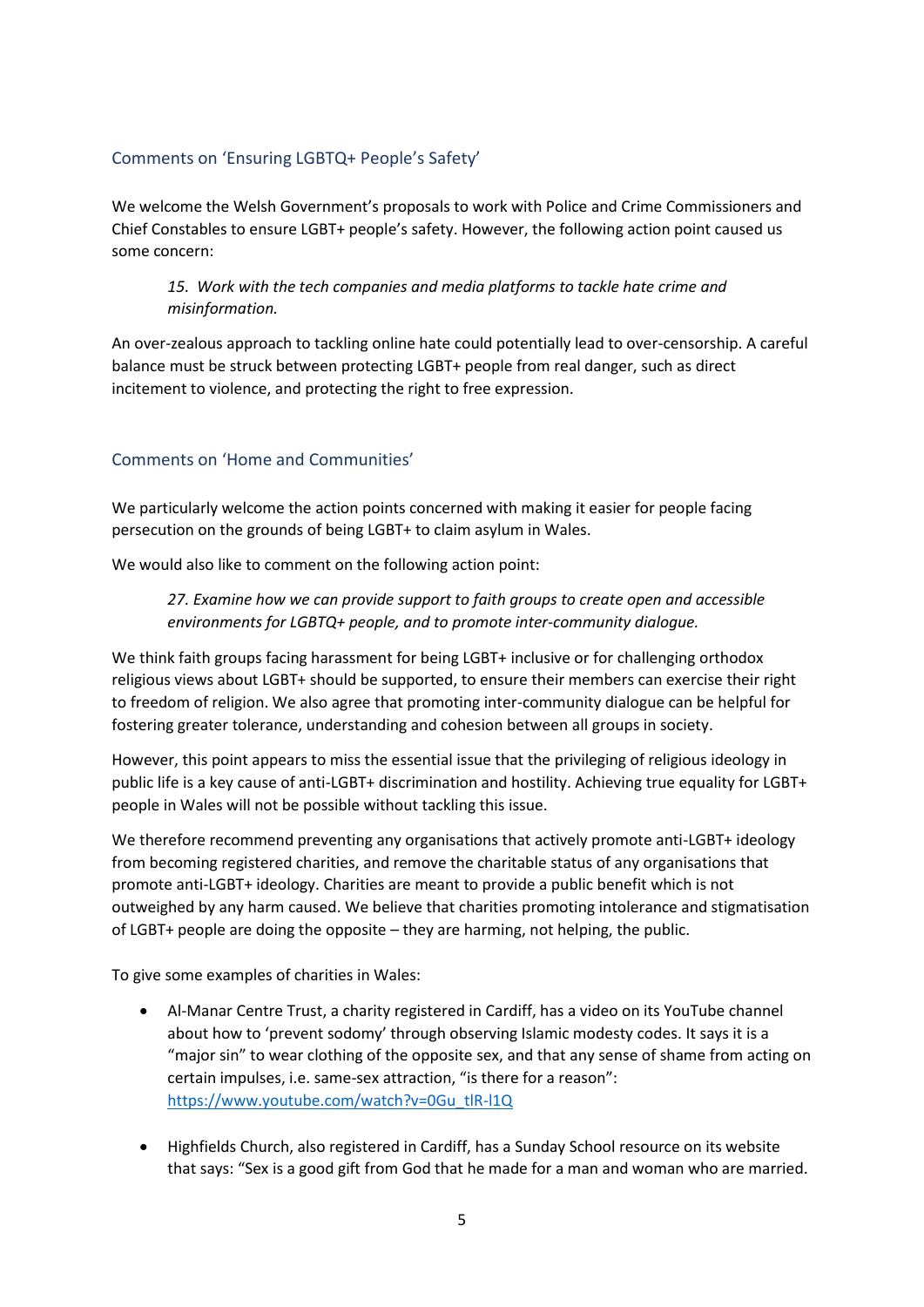Anything that's not that [sic] isn't God's good plan and should be 'put to death'": [https://www.highfieldschurch.org.uk/cathays/sunday/2020/jun/14/colossians-edge-on](https://www.highfieldschurch.org.uk/cathays/sunday/2020/jun/14/colossians-edge-on-sunday)[sunday](https://www.highfieldschurch.org.uk/cathays/sunday/2020/jun/14/colossians-edge-on-sunday)

There are many other charities promoting anti-LGBT+ ideology registered in England that also operate in Wales.

The vast majority of charities promoting anti-LGBT+ propaganda, including those named above, are registered under the charitable purpose of "the advancement of religion". Indeed, this is exactly what they are doing – the homophobia they advance happens to be based on religious ideology. This is why such charities seem to 'get away with' making homophobic statements that would not be tolerated from non-religious charities. And this is why the charitable purpose of "the advancement of religion" needs reviewing – what many religions teach is not conducive to the public benefit and is harmful to LGBT+ people.

We think removing "the advancement of religion" as a charitable purpose would help ensure religious organisations that promote homophobia cannot attain registered charity status; religious organisations that do provide a genuine public benefit can easily register under a different charitable purpose. More information about this can be found in our 2019 report on religious charities: <https://www.secularism.org.uk/charities/charity-report.html>

Finally, we are concerned that some religious organisations that promote anti-LGBT+ ideology may partner with local authorities to deliver public services, such as youth outreach. We think this is inappropriate and that local authorities should only partner with organisations that agree to treat LGBT+ with dignity and respect.

### Comments on 'Improving Health Outcomes'

We particularly welcome the following action point:

*42. Support the moves to tele-medicine for sexual health appointments and postal testing where possible and desired by the patient.*

We fully support the implementation of tele-medicine where desired by the patient and medically appropriate for sexual health services. This includes the use of tele-medicine for the provision of early medical abortions at home.

#### Comments on 'Education'

We especially welcome the following action points:

*47. Provide strategic, comprehensive investment in professional learning and training on designing a fully LGBTQ+ inclusive curriculum. This should include delivering LGBTQ+ inclusive RSE for all.*

*48. Ensure that training must also act to empower professionals to adequately support LGBTQ+ young people and tackle homophobic, biphobic and transphobic bullying, by embedding a rights based approach.*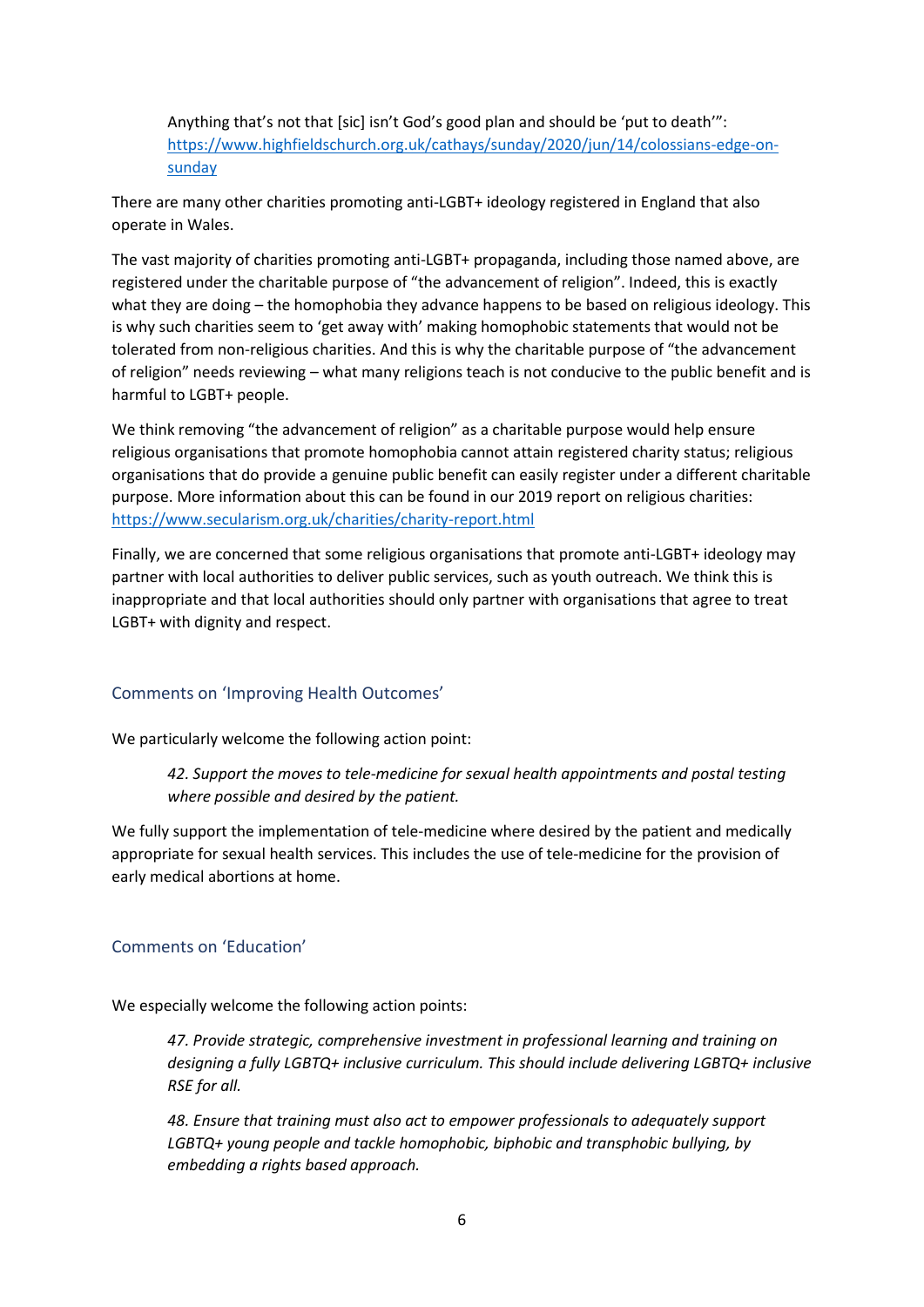Age-appropriate education about relationships is the right of every child. We think LGBT-inclusive RSE should be taught in all state-funded schools, including faith schools.

In 2018 our research found that all 12 of the secondary state faith schools in Wales which had an RSE policy were teaching the subject within the tenets of Catholicism or the Church in Wales<sup>3</sup>. Neither religions are particularly LGBT-inclusive, as both regard same-sex relationships as sinful:

- St John Baptist Church in Wales High School in Aberdare said: "Section 28 of the Local Government Act 1988 prohibits Local Education Authorities from promoting homosexuality or 'promoting the teaching in any maintained school of the acceptability of homosexuality as a pretended family relationship'." This wording is from Section 28 of the Local Government Act 1988, which banned the 'promotion' of homosexuality. The law was passed 30 years ago and repealed in 2003.
- St Joseph's Roman Catholic High School in Newport said it "does not accept homosexuality in practice".

These ideas clearly stigmatise LGBT+ people, and are likely to instill feelings of shame and fear in LGBT+ pupils. They may even contribute to mental health problems in children and fuel homophobic, biphobic and transphobic bullying.

Most regretfully, the recently-passed Curriculum and Assessment (Wales) Bill allows faith schools to continue to teach RSE from a faith-based perspective. This means children will continue to be inculcated with the idea that same-sex relationships are wrong – if, indeed, they are taught about them at all.

We therefore strongly recommend that the Welsh Government revisit education legislation in Wales to ensure no school, whatever its religious ethos, can implement a curriculum that omits or stigmatises LGBT+ people.

Similarly, some schools in the UK have been pressured by external religious groups to censor teachings about same-sex relationships. All schools should be supported by the government to ensure they can teach about LGBT+ issues in an age-appropriate manner without fear of intimidation.

### Comments on 'Workplace'

While we welcome strategies to tackle anti-LGBT+ discrimination in the workplace, we are concerned that loopholes in the Equality Act 2010 make it easy for some employers to discriminate against LGBT+ candidates in recruitment.

Schedule 9 of the EA allows for limited forms of discrimination in employment under certain circumstances, i.e.:

- The requirement is an occupational requirement, i.e. it is genuinely necessary to do the particular job.
- The employer must have a good reason or a legitimate aim for applying the requirement.

<sup>3</sup> [https://www.secularism.org.uk/news/2018/05/welsh-faith-schools-will-keep-distorting-sex-education-nss](https://www.secularism.org.uk/news/2018/05/welsh-faith-schools-will-keep-distorting-sex-education-nss-warns)[warns](https://www.secularism.org.uk/news/2018/05/welsh-faith-schools-will-keep-distorting-sex-education-nss-warns)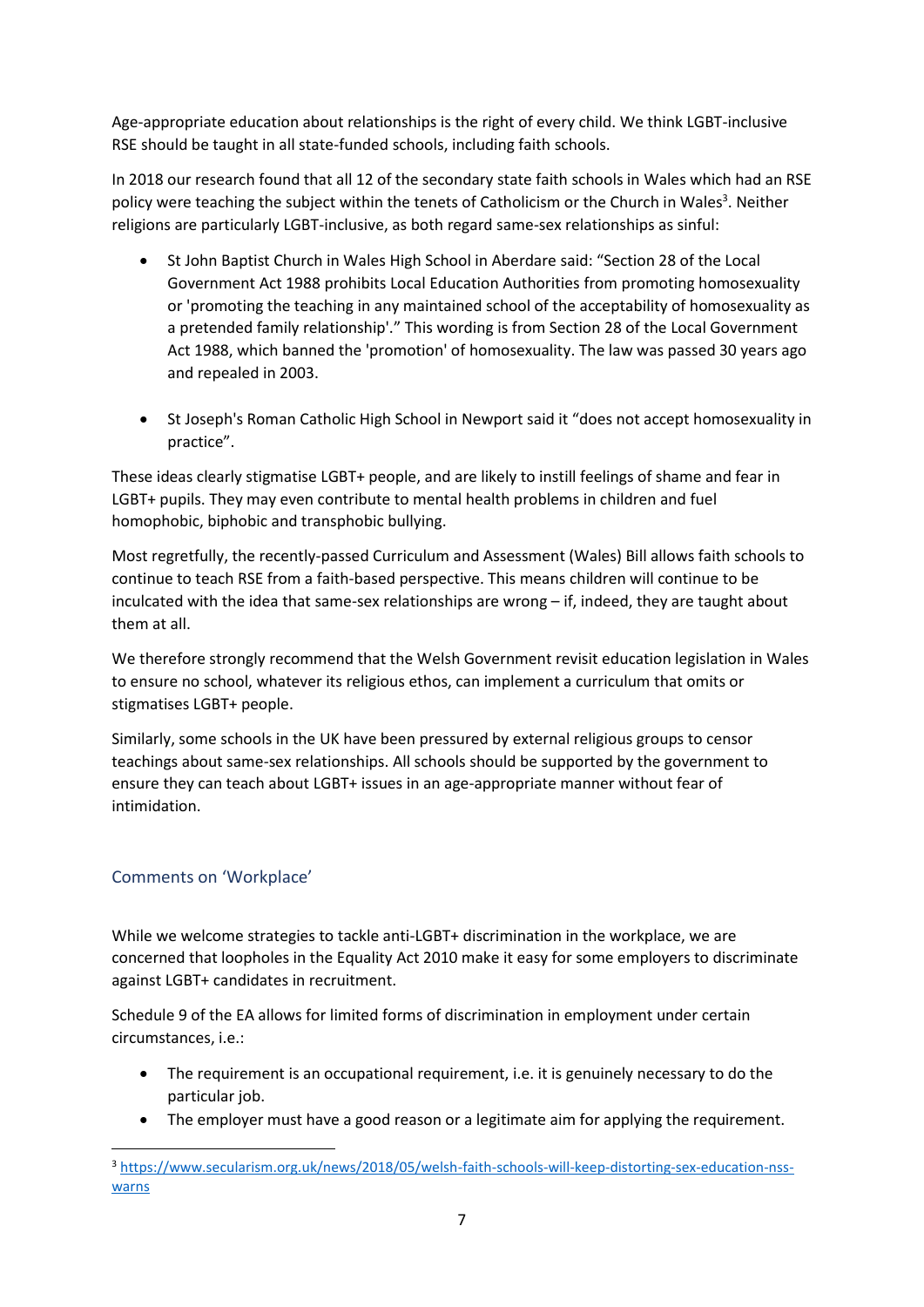- $\bullet$  It is proportionate to apply the requirement in this particular case i.e. having the requirement is the best way to achieve the employer's aim.
- The employee (or candidate) doesn't meet the requirement or the employer has reasonable grounds for believing they don't meet the requirement.

Where employment is for the purposes of an organised religion, employers can discriminate not only on the basis of religion or belief, but also on the basis of sex, gender reassignment, marriage/civil partnership, and sexual orientation in order to comply with the doctrines of the religion.

According to the EA explanatory notes, the Schedule is intended to cover only a "very narrow range of employment" including ministers of religion and "a small number of lay posts, including those that exist to promote and represent religion".

The explanatory notes also say: "This exception is unlikely to permit a requirement that a church youth worker who primarily organises sporting activities is celibate if he is gay, but it may apply if the youth worker mainly teaches Bible classes."

But roles in religious organisations are not always so clear-cut. They might well mix promoting religious teachings together with a more secular role. In 2018, the National Secular Society conducted research on jobs posted on three online job sites for religious organisations to see what sort of faith-based occupational requirements were being applied. It found many examples of job adverts in the faith sector specifying or implying that candidates must be of a particular faith, even if it wasn't clear why this was a genuine occupational requirement. These included positions such as 'Video & Digital Producer', 'Web Specialist and Creative', and 'Safeguarding Advisor'.

Organisations that require employees to be Christian may, by extension, automatically discriminate against LGBT+ people because many Christian institutions do not believe it is possible to live according to Christian values while having same-sex relationships.

For this reason, the NSS believes the conditions under which faith-based organisations can discriminate on the grounds of religion or belief in employment need to be tightened and enforced more rigorously. Our evidence suggests some organisations might be using Schedule 9 incorrectly to build a religiously-homogenous workforce, which by extension may also translate to an exclusively heterosexual workforce.

For more information on this issue, please see our 2020 report *Faith-shaped holes: How religious privilege is undermining equality law*: [https://www.secularism.org.uk/defend-equality-laws/faith](https://www.secularism.org.uk/defend-equality-laws/faith-shaped-holes-how-religious.html)[shaped-holes-how-religious.html](https://www.secularism.org.uk/defend-equality-laws/faith-shaped-holes-how-religious.html)

## **Question 4:** What are the key challenges that could stop the aims and actions being achieved?

We think resistance from religious organisations is likely to obstruct many proposals designed to affirm LGBT+ equality. This is especially true in education, where the Church in Wales and the Catholic Church have a particularly privileged position and are able to wield considerable influence to ensure their schools can be exempted from requirements to implement genuinely LGBT+ inclusive curricula.

The Government must ensure that any claims by the Church in Wales, the Catholic Church or any other religious group running schools in Wales that their curricula are 'respectful' of LGBT+ people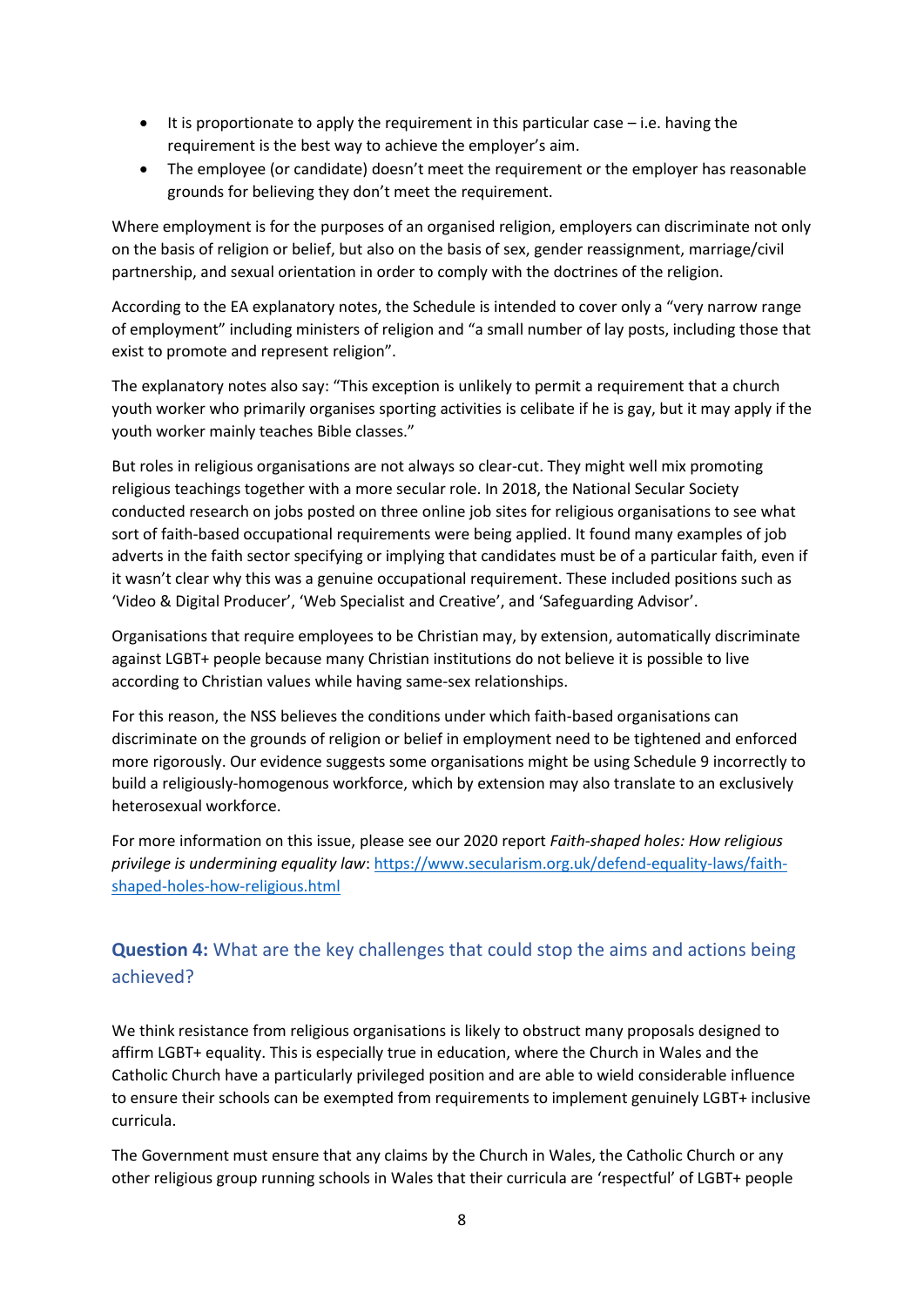are not taken solely at face value. A faith school may boast having an 'LGBT anti-bullying policy', but this sadly means very little if the same school has a policy that says same-sex relationships are sinful or otherwise not as valid as opposite-sex relationships. Requirements that schools be genuinely LGBT-inclusive must apply to *all* schools – including those with a faith ethos.

**Question 6:** Do you feel the LGBTQ+ Action Plan adequately covers the intersection of LGBTQ+ with other protected characteristics, such as race, religion or belief, disability, age, sex, and marriage and civil partnership? If not, how can we improve this?

There is no reference in the Action Plan to the specific experiences of LGBT+ people within orthodox religious communities, despite the fact that these individuals are more likely to be target with 'conversion therapy' and more likely to be exposed to anti-LGBT+ ideology. The Action Plan needs to have a greater focus on the role of religion in anti-LGBT+ hate and discrimination, and the role of religion considered in the fields of charities and education.

**Question 9:** This plan has been developed in co-construction, and discussions around language and identity have shown that the acronym LGBTQ+ should be used. This stands for lesbian, gay, bisexual, transgender and queer/questioning people, with the + representing other sexual identities. As a result we refer to LGBTQ+ people in the Plan.

What are your views on this term and is there an alternative you would prefer? Welsh speakers may wish to consider suitable terminology in both languages.

It may be worth noting that many people, both LGBT+ and heterosexual, are uncomfortable with the word 'queer' as until relatively recently it was used almost exclusively as a slur.

# **Question 10:** We have asked a number of specific questions. If you have any related issues which we have not specifically addressed, please use this space to report them:

We would like to summarise the main action points we have made in this consultation:

- **1. Formulate a working definition of 'conversion therapy'.**
- **2. Legislate against forced conversion therapy and enable those harmed by conversion therapy to seek proper redress.**
- **3. Make it a criminal offence for any healthcare professional to practise, promote or make a referral for conversion therapy, and improve education among health professionals about conversion therapy.**